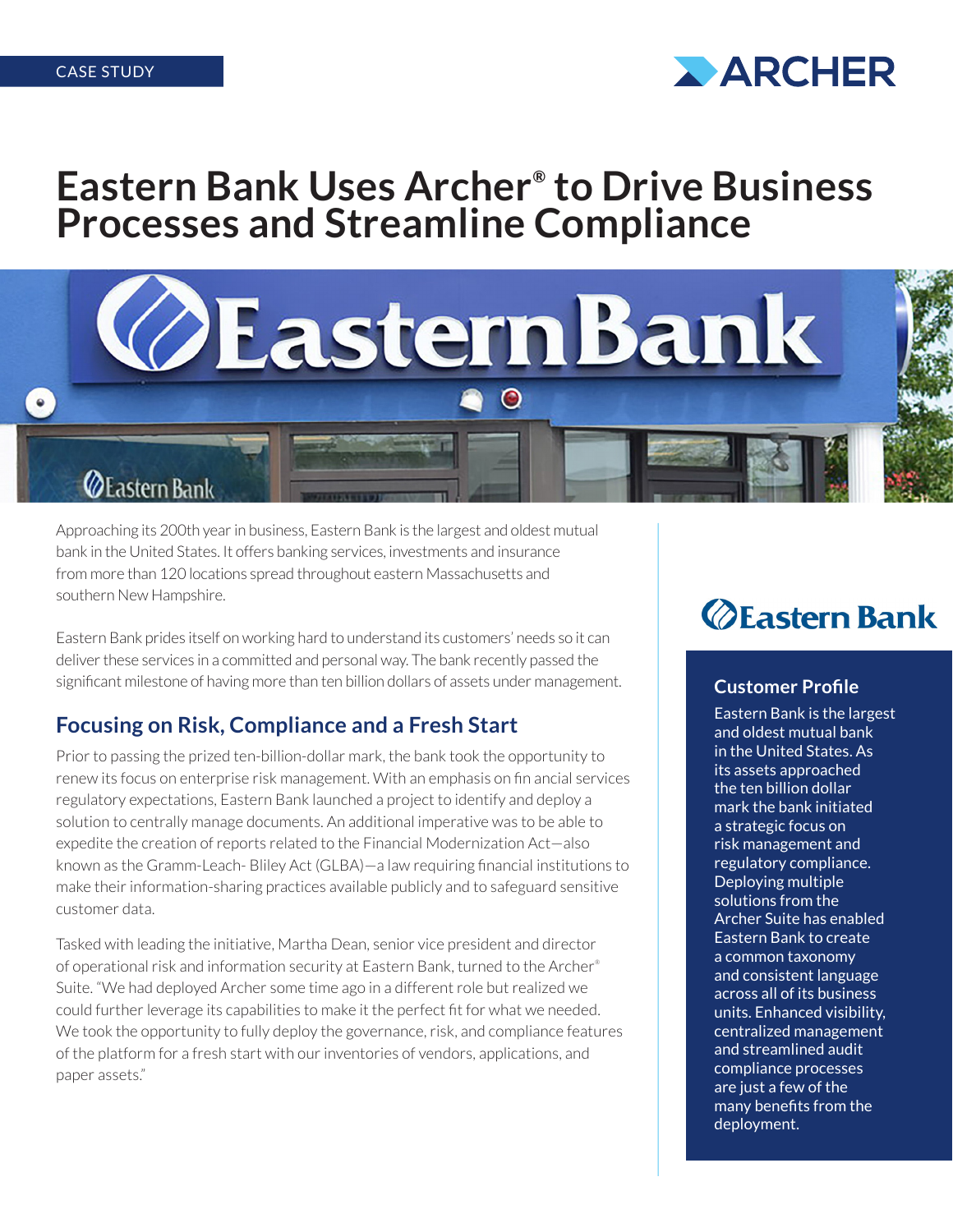#### **A Comprehensive Package of Governance and Risk Solutions**

To provide comprehensive benefits across an even wider selection of disciplines, Eastern Bank added Archer Enterprise & Operational Risk Management, Archer Audit Management, and Archer IT & Security Risk Management. "We also took advantage of the flexibility of the Archer platform and added an in-house on-de mand module where we assess the risk of new products, services, applications, and vendor onboarding," states Dean. "With Archer we're now able to capture a fully holistic view of projects before they even start."

Archer has enabled Eastern Bank to move out of its previously siloed approach through the implementation of a common, consistent taxonomy across the entire organization. "Archer provides us with an environment to create solutions that are unique to Eastern Bank," said Dean. "For example, we built our change management process—which tracks documentation through approval, test, and implementation stages—completely within Archer." With the end-to-end documentation process now fully transparent and organized, Eastern Bank is equipped to expediently comply with all applicable regulatory compliance checks.

#### **Bank-Wide Visibility**

Transitioning to the Archer Suite proved to be a straightforward task: "The import function made it really easy to convert data that had already been collected—located in spreadsheets, flat files, etc.—and get everything into the Archer system without duplicating efforts," Dean explains. Intuitive prebuilt functions and the ability to automate processes further save time for Dean's team.

"Archer aggregates data from each part of the company and compiles it into a readable, measurable format that enables us to identify potential gaps or vulnerabilities in our environment," notes Dean. "We're now using a common taxonomy and we've been able to standardize on a consistent language for all of our documentation. Everyone in the company is on the same page about where our risk is, and how to manage and to mitigate any areas that need additional focus."

The dramatically enhanced visibility across Eastern Bank's data has enabled Dean to effectively deliver on her mission. She recounted, "With Archer, we now have the ability to assess risk across the entire bank from a centralized vantage point. We can map the whole environment to get a horizontal view of risk through the individual business units: A significant difference to the very siloed approach we had before."

### **Sharing Good Things**

"We have an amazing relationship with our Archer account representative," exclaims Dean. "She brings ideas of how we can better leverage the Archer products we already own, and shares best-practices that she has seen working well at other clients. She has a strong focus on the financial services industry and fosters a real sense of community for Archer users. It's a really phenomenal relationship."

*Archer enables us to build the features, functions, and fields necessary to realize our business strategy and facilitate where it needs to go.*

**"**

**"**

Martha Dean, Senior Vice President and Director of Operational Risk and Information Security **Eastern Bank**

*We're in an industry where regulations change rapidly; Archer gives us the ability to quickly and nimbly add, remove, and adjust attributes to accommodate whatever is needed by the business.*

Martha Dean, Senior Vice President and Director of Operational Risk and Information Security **Eastern Bank**

**"**

**"**